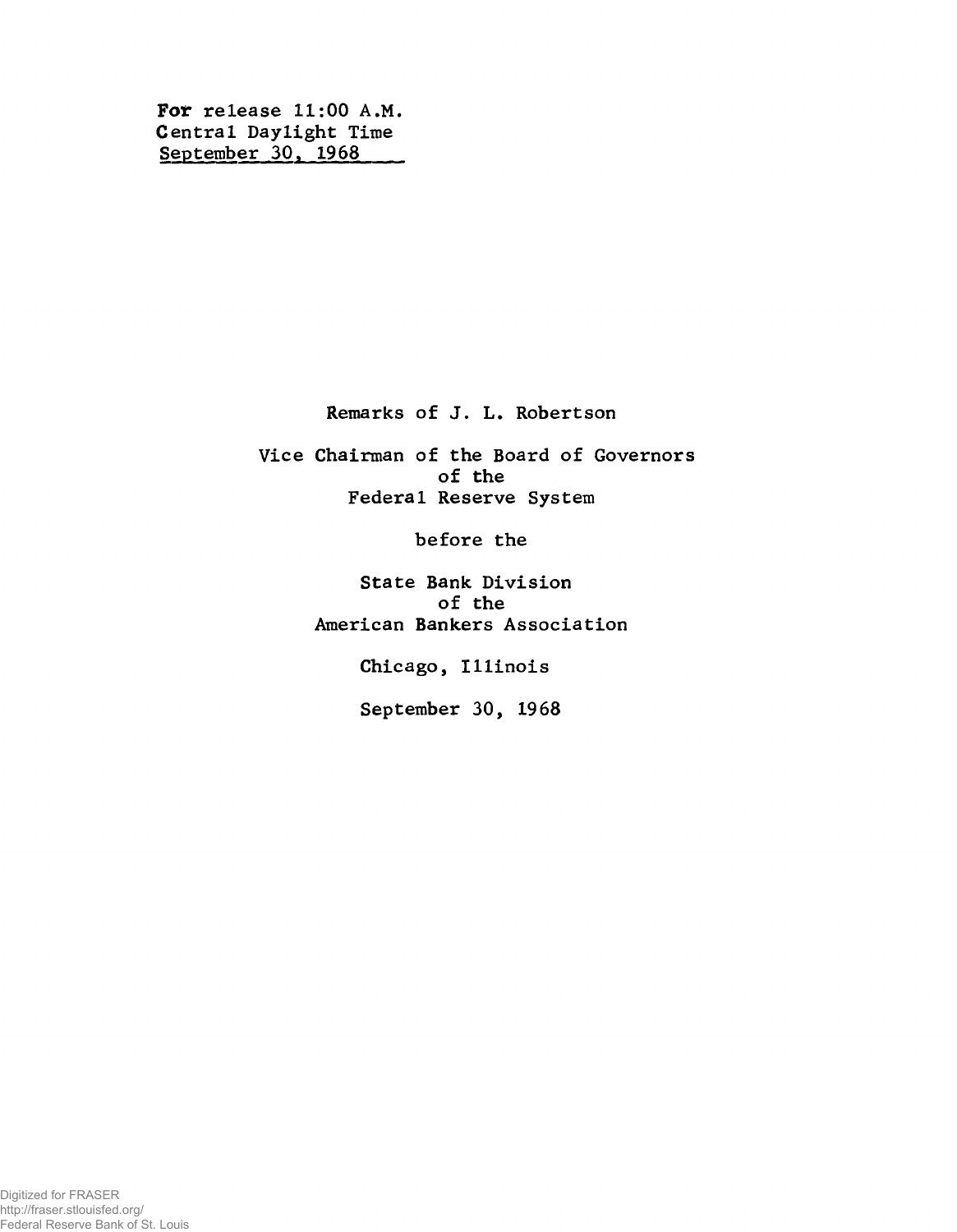## **An Inside Look at Federal Bank Regulation**

**When I was invited to address this meeting, I believe it was expected that I would endeavor to defend the Federal Reserve against a variety of complaints complaints that included such words as "dilatory", "inflexible", "old-fashioned", and "unprogressive".**

**The Federal Reserve needs no defense from me. Its record speaks more eloquently than I can of its meritorious performance over the years - not perfect, not beyond improvement, but good.**

**However, I will say a few words about the complaints, although I wish to deal mainly with some of the basic problems, the underlying conditions which have produced the conflict and criticism that has troubled the banking community for the past several years. I refer especially to the well known differences of opinion among the bank regulatory agencies.**

**The fact that these agencies have not always been in step with each other has been a source of considerable concern both to the regulators and to those regulated. For a time it became the focus of attention, virtually to the exclusion of everything else. The situation reminded me of the young man who did not seem to take any interest in girls. This worried his father, who tried a variety of things to develop his son's interest in the opposite sex, but all to no avail. Finally, he suggested that he join the Marine Corps, thinking that close association with the manly Marines would do the trick. After the lad had gone through boot camp, he came home on leave. He and his father were sitting out on the front porch, when they saw three attractive girls in mini-skirts coming up the street. The father nudged his son - "Pretty nice, eh?" The boy eyed the girls carefully, and said, "Okay'. But the one on the left is out of step."**

**I cannot say that I blame the banking community for having noted that the regulatory agencies were out of step. I am sure that at times all of us have felt a bit like Molly Peabody back in my home town, Broken Bow,**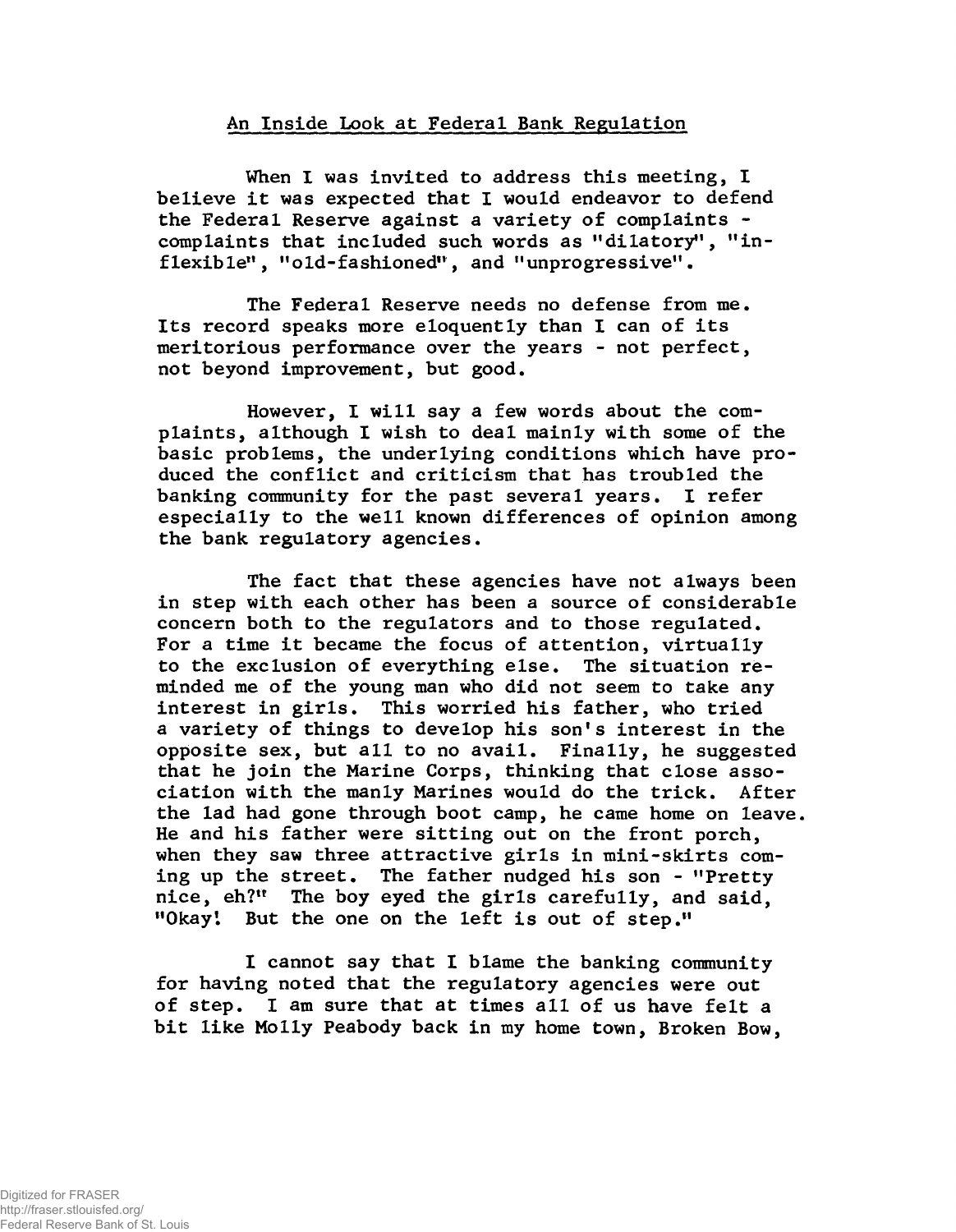**Nebraska. Molly and her husband, Jake, used to have some pretty hot disagreements. I am sure he was hard to get along with under the best of conditions, but he had his softer side. After one especially bitter row, when they both said things they shouldn't, Jake was standing by the window looking out, and called, "Molly, come here'. I want you to look at something." Molly joined him at the window. "Look," he said, "at those two horses pulling that load of hay over the hill. Why can't we pull together like a couple of horses over the hill of life?" "Well," Molly explained, "the reason we can't pull together like a couple of horses is because one of us is a gee-haw mule."**

**Far be it from me to suggest that there are - or ever have been - any gee-haw mules in the banking business, much less the bank regulating business. But certainly there have been strong differences of opinion about policies and procedures. I am pleased to have this opportunity to state my own position and to advocate a promising solution for problems that have caused so much friction, confusion, and damage.**

**A few of us are old enough to recall the events that led to the adoption by Congress of the rules and regulations under which our banking system has operated for more than a third of a century. You will recall that a decade marked by great "permissiveness" - the 'twenties - brought almost unrestrained expansion followed by a collapse and a depression that caused untold suffering. In the light of the disclosures of the Pecora Investigation, Congress adopted certain controls and limi tations to safeguard the vital functions that the banking system performs for our economy.**

**Laws were enacted to separate commercial banking from investment banking. The affiliate system of the 1920's - bank ownership of other corporations, and joint ownership of banks and other corporations - was severely curtailed. Banks were effectively restricted in their financing of certain related interests. The same principles that resulted in this legislation - the famous**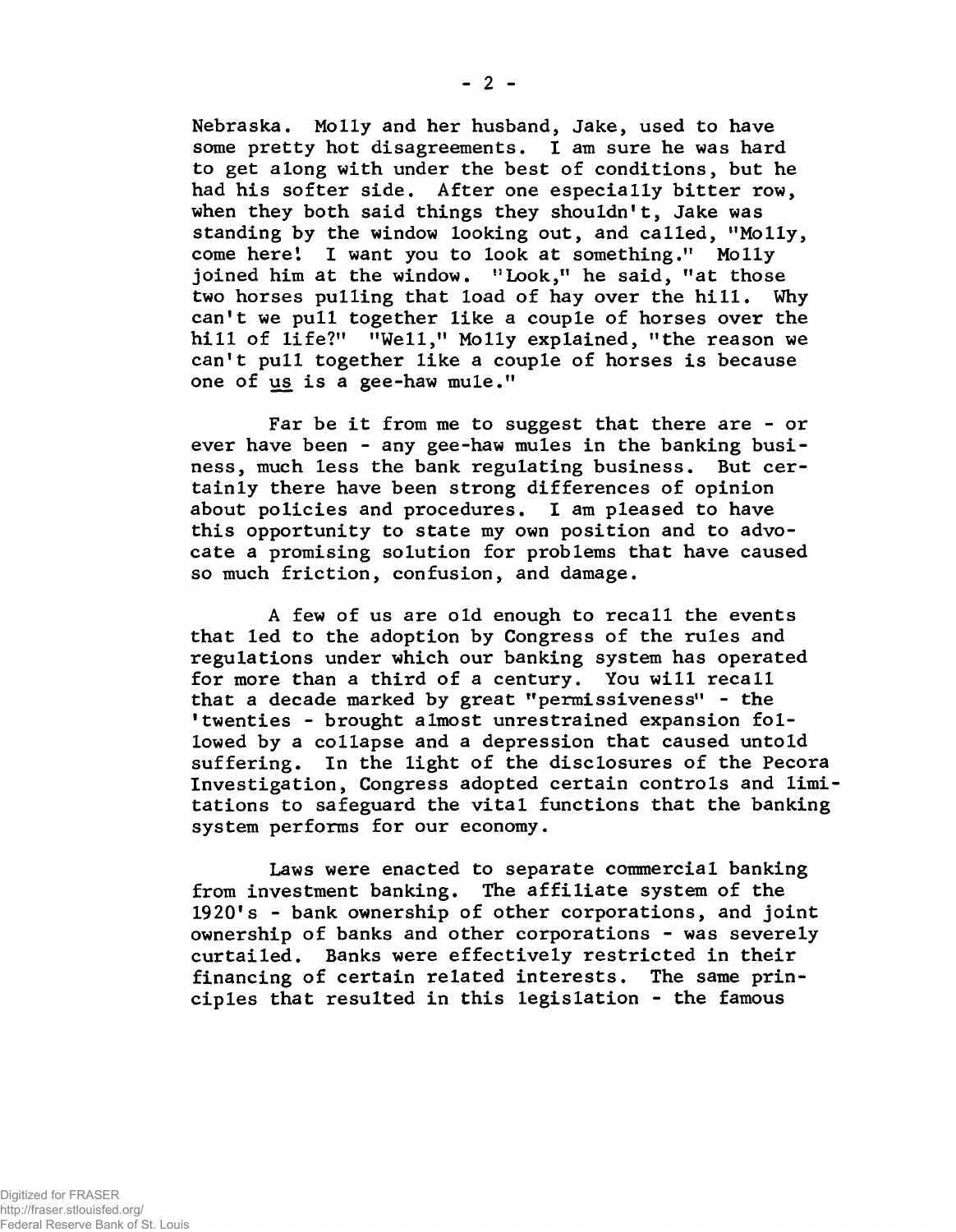**Glass-Steagall Act and others - also prompted the legislation of 1956 which barred bank holding companies from engaging in nonbanking businesses, either directly or through subsidiary corporations.**

**I happen to take the view that principles that have been derived from experience should not be abandoned lightly. Admittedly we are living in a «go-go" era. Permissiveness has again become pervasive in our society. Our young people are impatient with those who look at the past and see alarming similarities with the present. Our economy has enjoyed a remarkable period of expansion. Most Americans alive today have no recollection of the depression and the closing of all banks in the early 'thirties. This tends to breed impatience with old-fashioned notions about the need for restraint and controls that were born of those harsh experiences.**

**George Bernard Shaw once said, "The one thing we learn from experience is that we don't learn from experience." One reason for this may be that history moves too slowly for us. Experience may warn us what is going to happen if some past errors are repeated, but we are seldom able to tell when it will occur. A decade or two is not long when viewed in historical perspective, but the only prophets we heed are those who tell us what is going to happen in the next six months or, at most, in the next year. We have no time for those who are concerned about what might happen in ten or twenty years.**

**This is a lesson I learned from my concern with our balance-of-payments problem. I gave my first public warning about the need to pay attention to this problem in a speech ten years ago. Many of the things I then warned against have since come to pass, but they came so gradually that they did not shock us enough. We would have been galvanized into action to avoid the deterioration that has taken place if it had occurred at a dramatically rapid pace, but few men have the confidence or the courage to take drastic action on the basis of long-term forecasts.**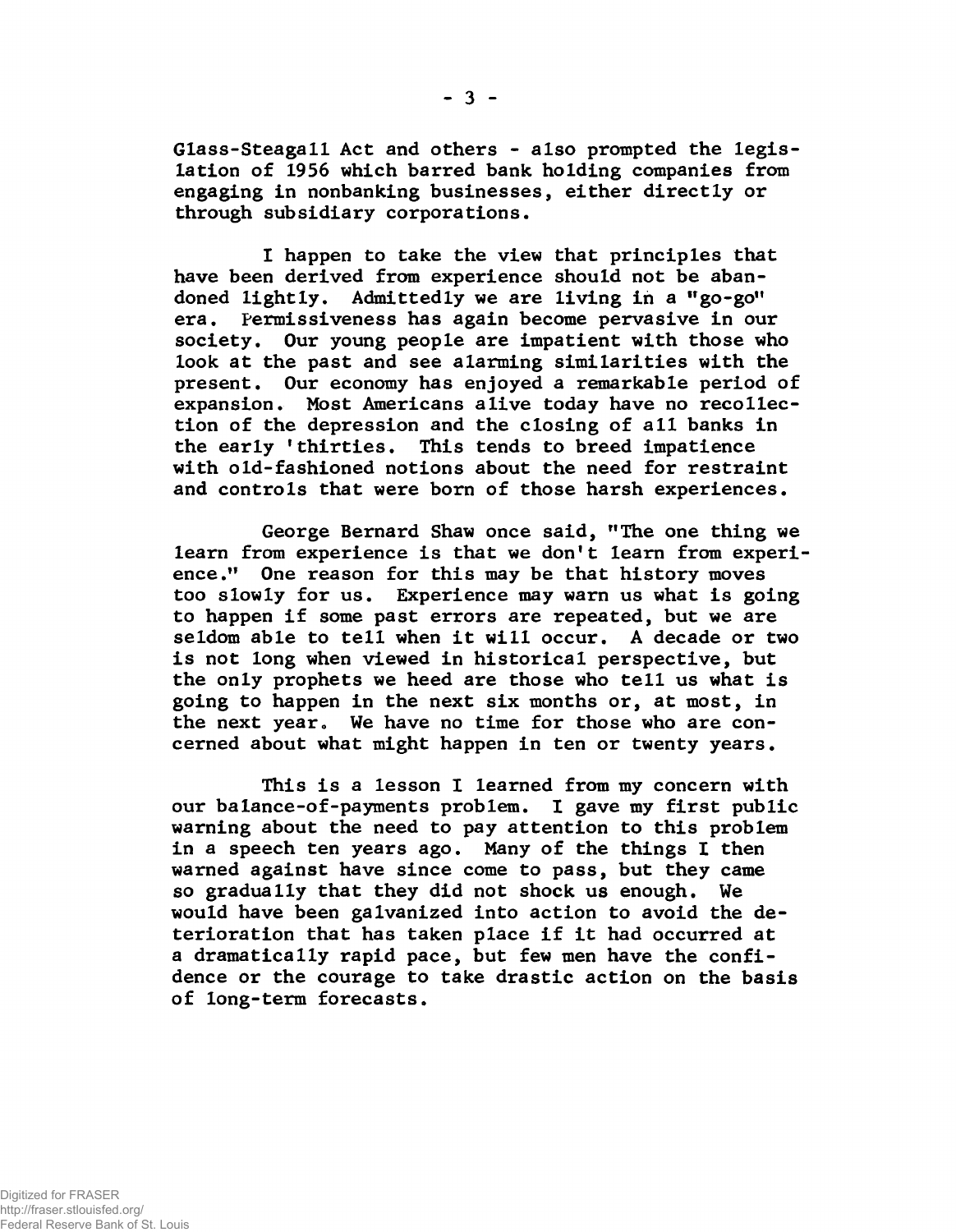**The same holds true with respect to the rules of sound banking. We can turn our backs on the lessons of the past, confident that the new activism will not bring us to the brink of disaster in the next six months or the next year or two. This is precisely what is happening. You know as well as I that more and more banks are becoming parts - sometimes the principal part - of a conglomeration of activities, some of which are related to banking only remotely, or not at all.**

**Not very many people have noticed, but we appear to be drifting toward a repetition of serious errors that the banking industry fell into in the 1920's. For example, the one-bank holding company loophole threatens to take us back into the kind of situation that only students of history and a few old fogeys remember.**

**I do not intend to speak here of the implications for the public interest of this tendency in our banking system - implications that are indeed grave, for a system whose existence is uniquely dependent on the use of other people's money. But I think that the leaders in the banking industry might want to ponder the lessons of the 'twenties and 'thirties before they plough that ground a second time. If nothing else, they might recall the tremendous drop in prestige and influence that their predecessors suffered as a result of the public reaction when the houses of cards they had erected collapsed .**

**We should not allow the tendency to get caught up in a general euphoria to blind us to the fact that ten or twenty years from now we may look back with regret upon decisions that have permitted banks, for example, to become subsidiaries of enormous conglomerate holding companies, to establish nation-wide systems of loan offices, to engage in business activities quite unrelated to banking.**

**If we are on the wrong road - and I believe we are - we must ask ourselves how we got started on it and whether there is any turning back before the road**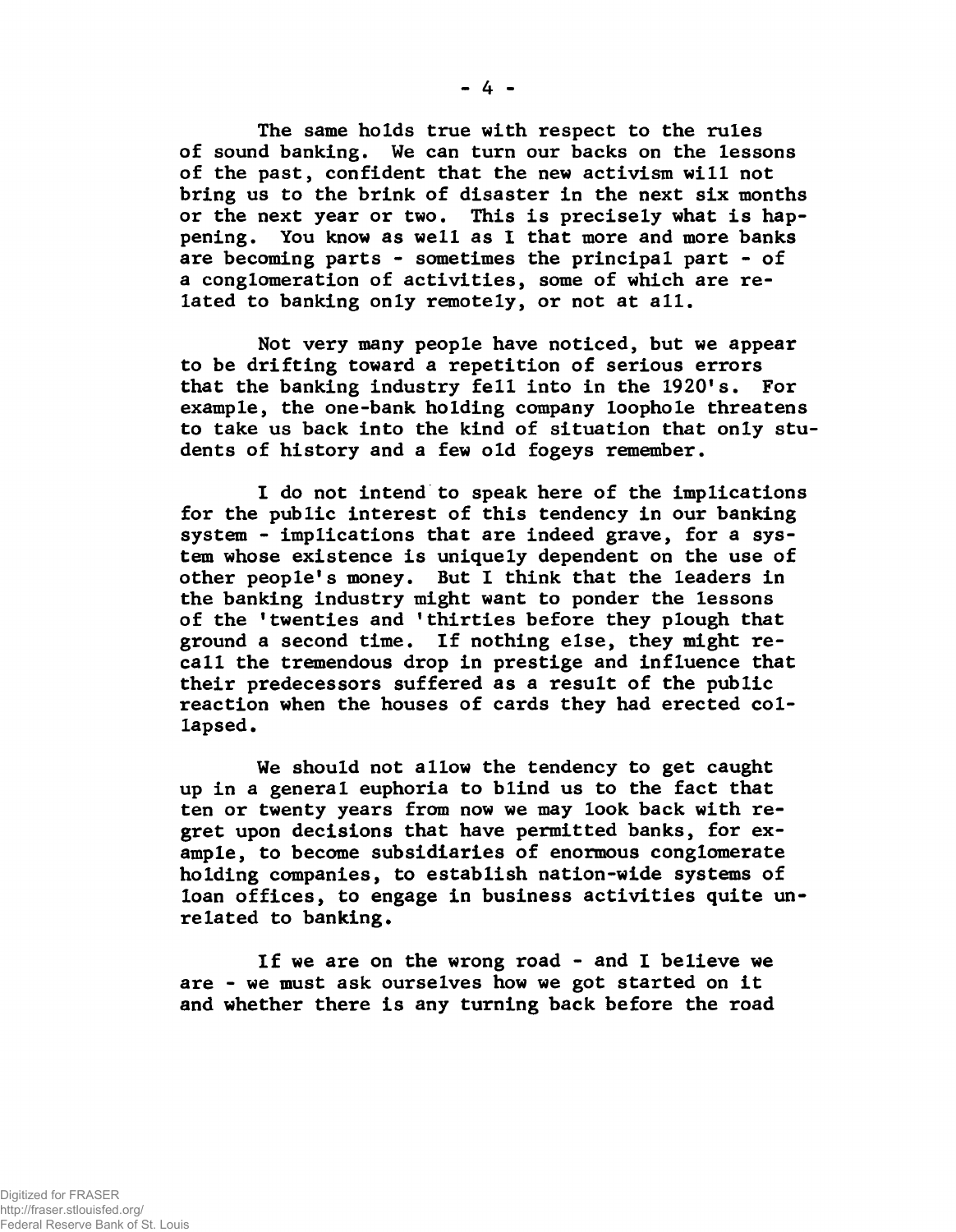**disappears in a swamp. Clearly the problem has its roots in the accidental and irrational system of bank regulation and supervision that this country has been saddled with. During the past five years the delicate balance of the banking industry has been upset, the dual banking system endangered, and the development of banking on sound lines impeded by the divergent policies, procedures and interpretations emanating from the three federal supervisory agencies. Surely there is only one way to achieve and maintain the competitive equality that we want in our banking system. That is by insisting on uniform standards of regulation as far as federal law is concerned, and by modifying the rules and the laws on the basis of careful study of experience and thoughtful analysis of the likely consequences. I regret that this is not always the way things are done.**

**During the past few months we have seen important decisions made under pressures that are directly traceable to the irrational structure of our supervisory system. As you all know, my own agency recently reversed its position on two fundamental matters. In doing so, it was trying to correct a competitive imbalance, brought about by the decisions of another agency, which threatened the very existence of a strong dual banking system. Competition among the regulatory authorities was breaking down not only the legal barriers to banking practices which had previously been judged unsound, but also our traditional banking structure. To preserve the structure, the law was bent to permit what it seemed clearly designed to prohibit.**

**Is the law nothing more than a set of ambiguous expressions that are to be "adjusted" to meet the preferences of the moment, as some have claimed? Or is there something called "the rule of law" which requires the official as well as the citizen to respect and obey the statutes which have been duly enacted, altering them when alteration is desired by the procedures prescribed by law?**

**I believe that an important element in the malaise and turmoil of our times is the reduced importance that**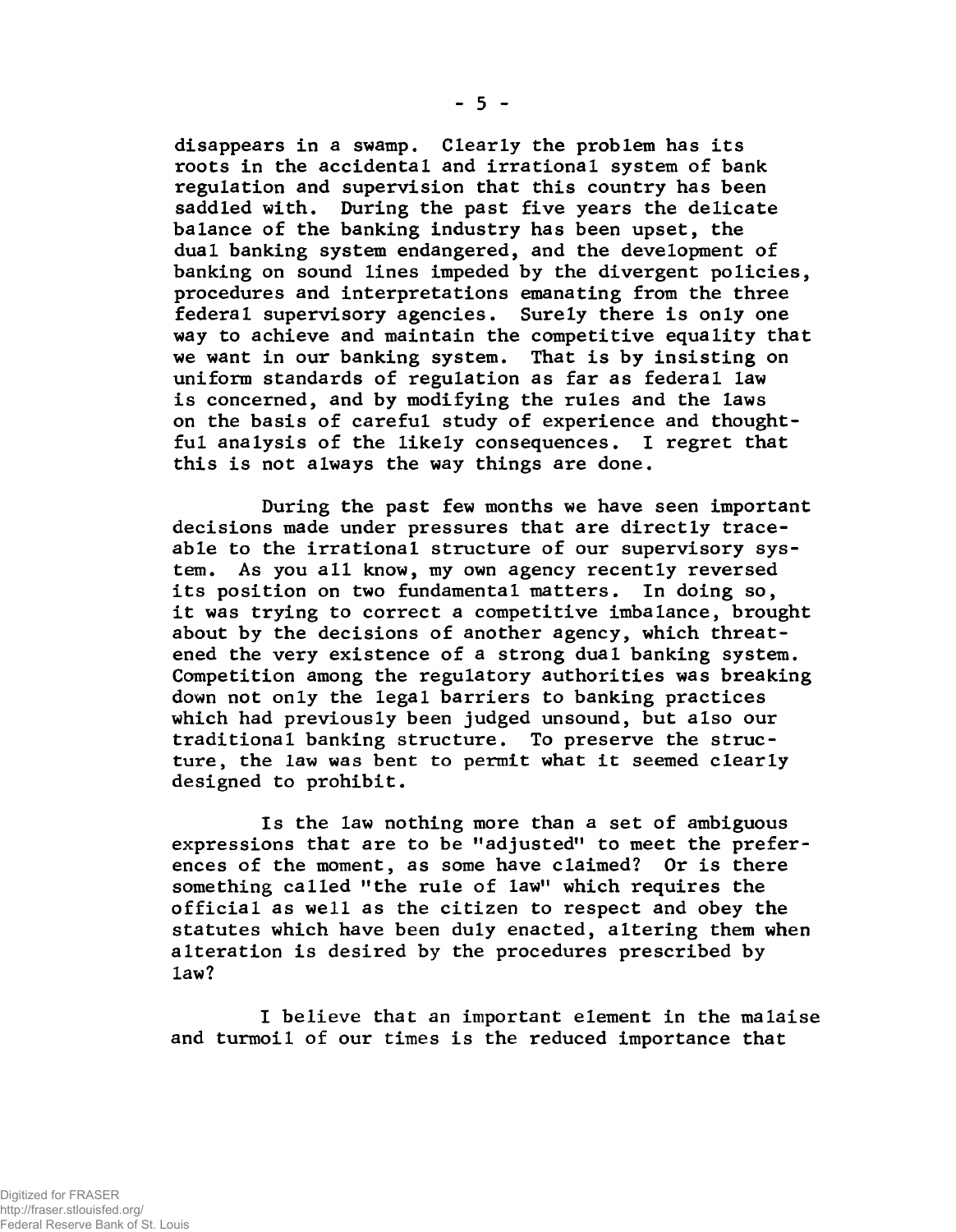**many of our people, including some who are leaders, have attached to the rule of law. This is the cement that binds a democratic society together and makes it workable. As pointed out by the former Prime Minister of Great Britain, Sir Alec Douglas-Home: "Some people are suspicious of law and order, as though the rule of law was a mere trick to freeze the status quo. It is quite the opposite. Its observance is the sine qua non of peaceful change. The rule of law is a lesson learned from centuries of human experience, from many mistakes and much suffering. It amounts simply to this: that only by submitting ourselves to obey the law can we reconcile conflicting ambitions and serve the interests of mankind as a whole. Without the rule of law we destroy one another."**

**For nearly two centuries Americans have adhered to the principle of majority rule, subject to the limitations of the constitutional protection of individual rights. If we ever reach the point where any substantial number of our citizens take the position that they have the right to choose which laws they will obey and which they will disregard, we will have to ask, more fearfully than Abraham Lincoln did in 1863, "Can such a nation long endure?"**

**And if our government officials, our law enforcement officers, our regulatory authorities, and even the courts are thought by the citizens to be deciding which laws they will observe, which they will enforce, and which they will interpret out of existence, we should not be sur prised if this generates widespread disrespect for the rule of law. Here again, we must look ahead at the consequences that will emerge in one, two or three decades. We know, as the Chinese say, that a journey of a thousand miles begins with a single step. And that is as true of a journey on the downhill road as it is of a journey upward.**

**It is easy to see why officials sometimes are tempted to short-circuit the law. As Winston Churchill pointed out, "democracy is the worst form of government except all those others that have been tried..." It is**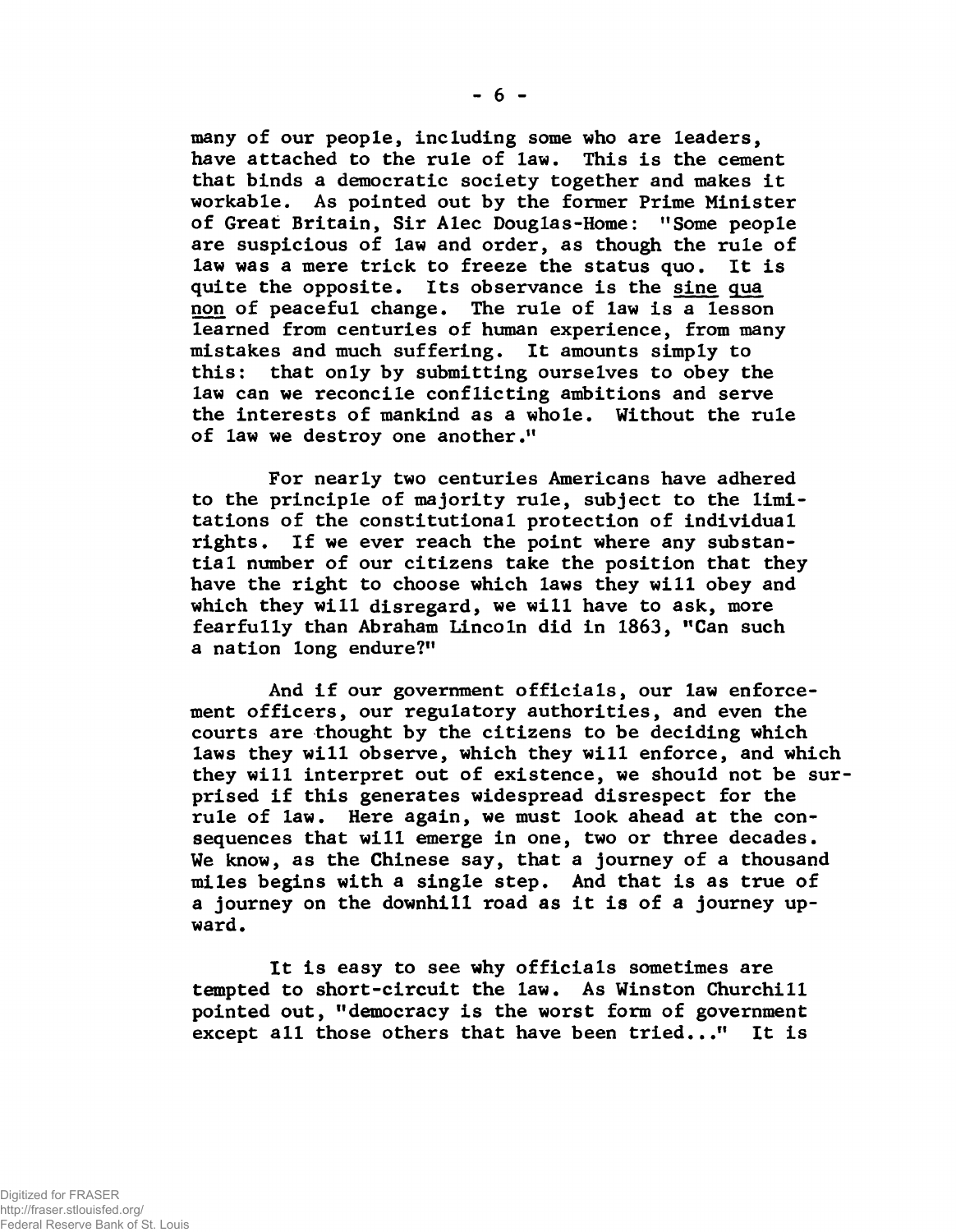**often slow and cumbersome in its operations. Sometimes years pass before the apparent will of the majority can be translated into law. In this NOW generation we have little patience with cumbersome procedures. We are keenly aware of immediate evils that call out for correction, but we may overlook the far greater evils that will ensue if we encourage or even tolerate the idea that members of a society may disregard the mandate of the law and act in accord with their own individual views and desires. To break or bend the law to fit one's personal convictions, and to uphold this as a right, is to add in some degree, even though it may be imperceptible at the moment, to the forces that would push our civilization over the precipice into chaos.**

**Those who contend that the law is nothing more than a set of ambiguous principles that can be twisted to help achieve desired ends should ponder the words of one of our country's most profound legal scholars, Paul Freund, who warned the graduating class at Cornell College earlier this year that "to jettison principles of law because your aims are pure, or holy, or patriotic, denudes you of defenses against those who are just as certain of their rectitude""**

**It may be said that Paul Freund had something in mind more important than the overgenerous interpretation of a provision of our banking laws by a regulatory body. He was urging the young students not to succumb to the doctrine that the end justifies the means and not to defy the law as a means of achieving political objectives. We of the older generation who do not like to see college buildings taken over by mobs of students, who do not like to see the President of the United States and the members of his Cabinet taunted and harassed by ill-mannered young rowdies, can lecture the young on the importance of the rule of law with great vigor and sincerity. But our own failures to uphold the rule of law can be - and frequently are - thrown back at us. We find ourselves criticized for our inconsistencies, if not our hypocrisy. The criticism is not always well-founded or just, but it does point up the fact that all of us, acting in our own little spheres of influence, have a weighty responsibility to not only preach the rule of law, but to practice it as well.**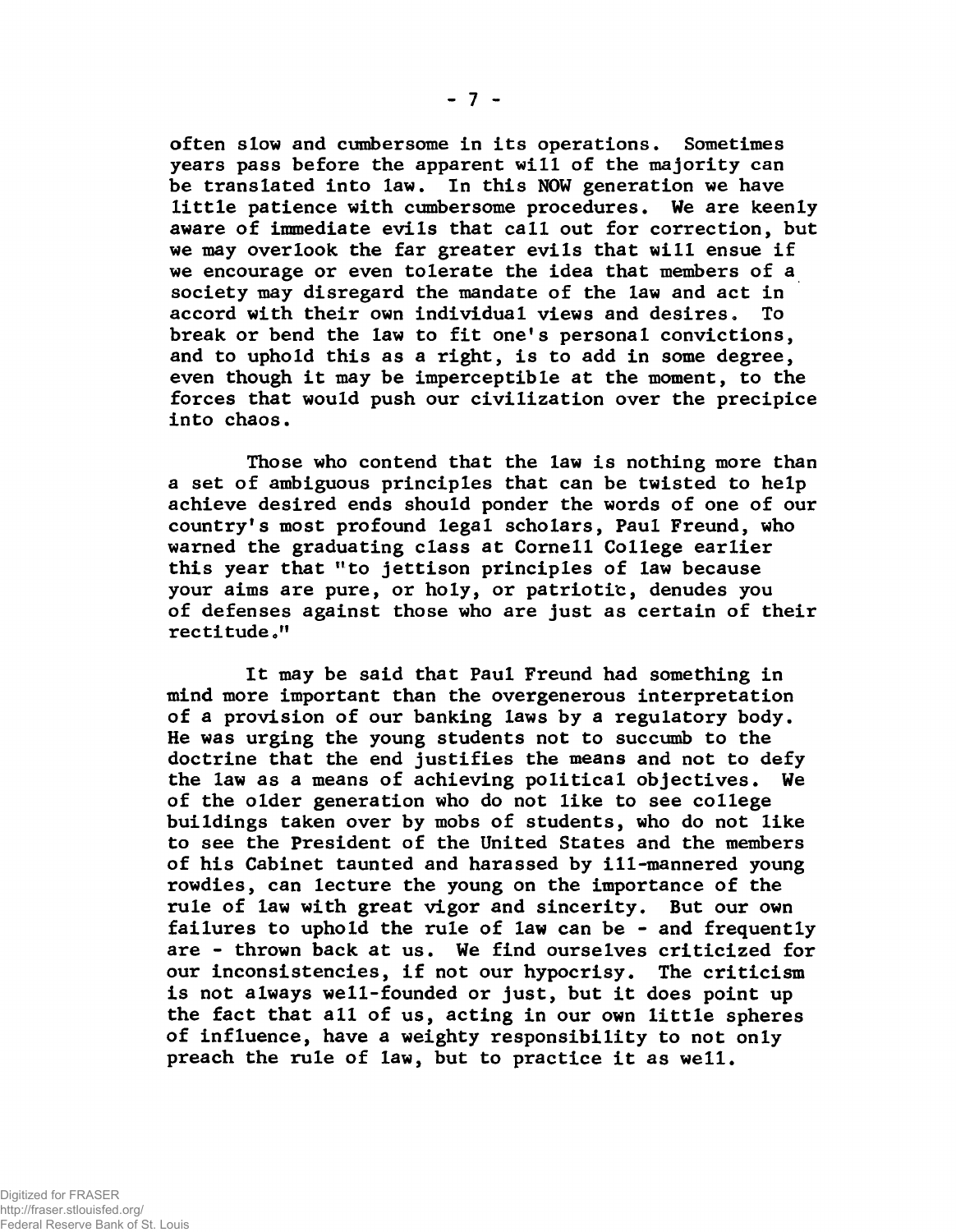**In striving to improve our laws and their administration, we must, of course, give due weight to forward-looking ideas that seem logical. But we should also remember the words of that great jurist, Oliver Wendell Holmes, Jr., who said, "The life of the law has not been logic; it has been experience." Pure reason can never substitute for the lessons of experience.**

**When I first looked upon the world of banking from the inside, over thirty-five years ago, there was universal agreement, based on recent experience, that certain legally prescribed standards and limitations should be imposed on the banking industry. It was agreed by all that supervision by regulatory bodies was essential. Even today, there is rarely any explicit questioning of this need, but I sometimes wonder how many bankers secretly harbor the view that the industry would be better off without governing laws and regulations, free of bureaucrats periodically nosing into their affairs.**

**In my view, bank supervision and regulation is desirable and necessary in the public interest, to insure the soundness of our banking system. But the system we now operate under is far from perfect. Action to correct its faults and to rationalize the structure of federal bank supervision is long overdue. I recognize that there are those who say that what is needed is not so much a thorough overhaul of the machinery, but merely a good tune-up job. There have been a few suggestions that the Federal Reserve, for example, could improve its procedures in supervising and regulating state member banks. Let me turn briefly to some of these complaints.**

**First, it is suggested that some of our procedures need to be "modernized". Applications are processed too slowly. They go through too much consideration at too many places. This results in excessive delay, on top of which the application may be denied without the applicant having an opportunity to appear before the agency to rebut adverse arguments.**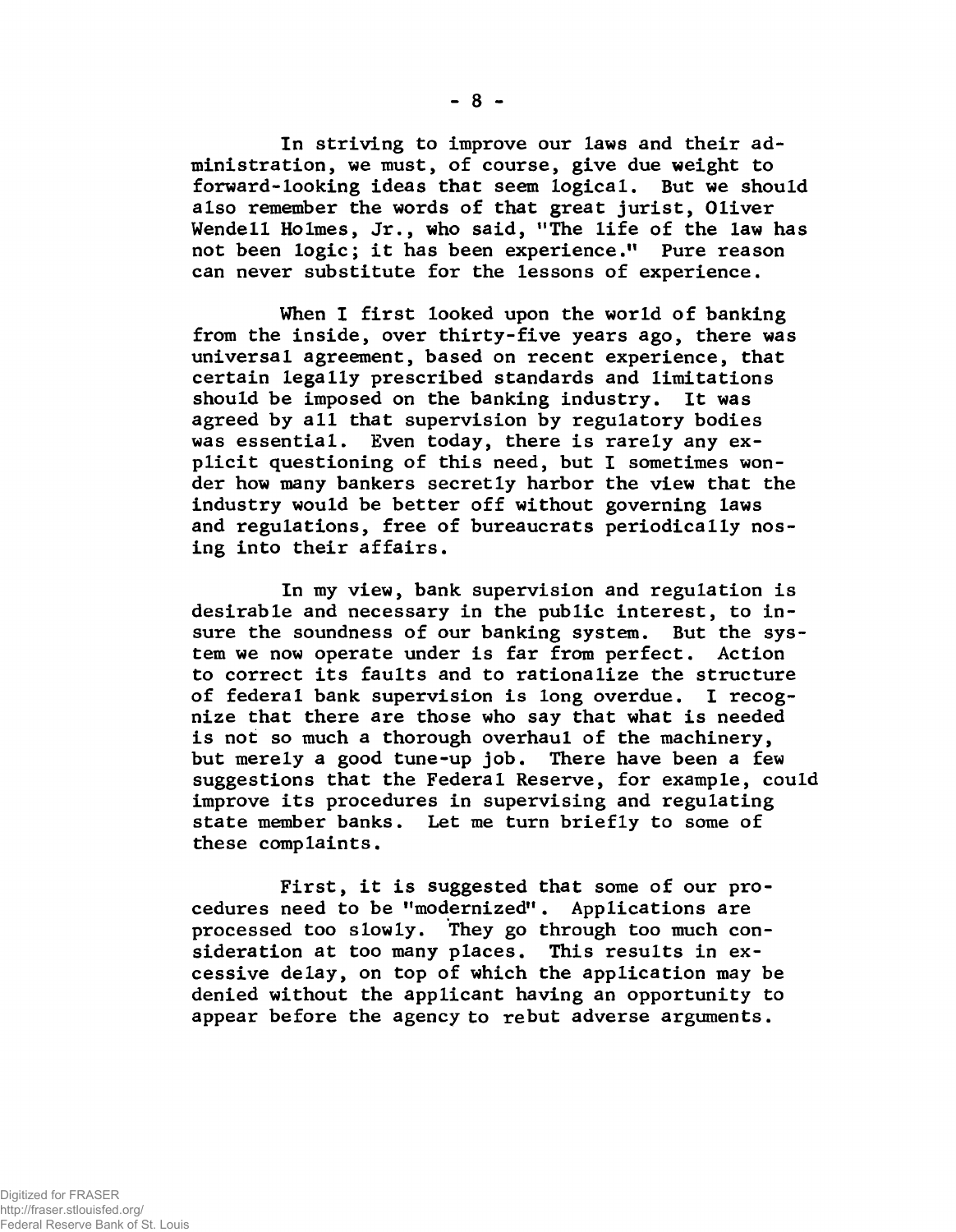**No one would condone needless bureaucratic delays, and we have taken these suggestions to heart. For example, in July of 1967 the Board of Governors delegated some of its duties, in order to expedite action. During the following twelve months, a thousand items were disposed of under those delegations of authority - over 400 by the Reserve Banks and almost 600 by the Board's officers.**

**But careful analysis and thorough consideration do take time. We take pride in the fact that our decisions have held up well in the courts. Our record is so good that decisions are rarely challenged. Without doubt, this owes much to the fact that each case receives thoughtful consideration. Failure to do this would be a disservice not only to the national economy generally but to the banking community particularly, because it would leave the banks more vulnerable to attack.**

**Another complaint - and this one seems to conflict with the first - is that the Federal Reserve is not sufficiently interested in bank supervision. I give you my assurance, based on a lifetime of experience in bank supervision, that no agency performs its supervisory duties more conscientiously than the Federal Reserve System. As you know, there is a category of what we call "problem banks" - not many, I am happy to say - and I imagine that the president of any one of those would say, perhaps in colorful language, that the Federal Reserve is too involved in its supervisory functions'. Occasionally, however, institutions that have relinquished the doubtful honor of "problem bank" status acknowledge that the meticulous interference of the Federal Reserve may have been worth while, after all.**

**A third complaint is that the Federal Reserve has not displayed enough vigor in attempting to correct competitive inequalities between classes of banks. I have already made it clear that in my view the proper way to do this is to propose and support appropriate legislation. That is not only our duty, but yours, too. None of us -**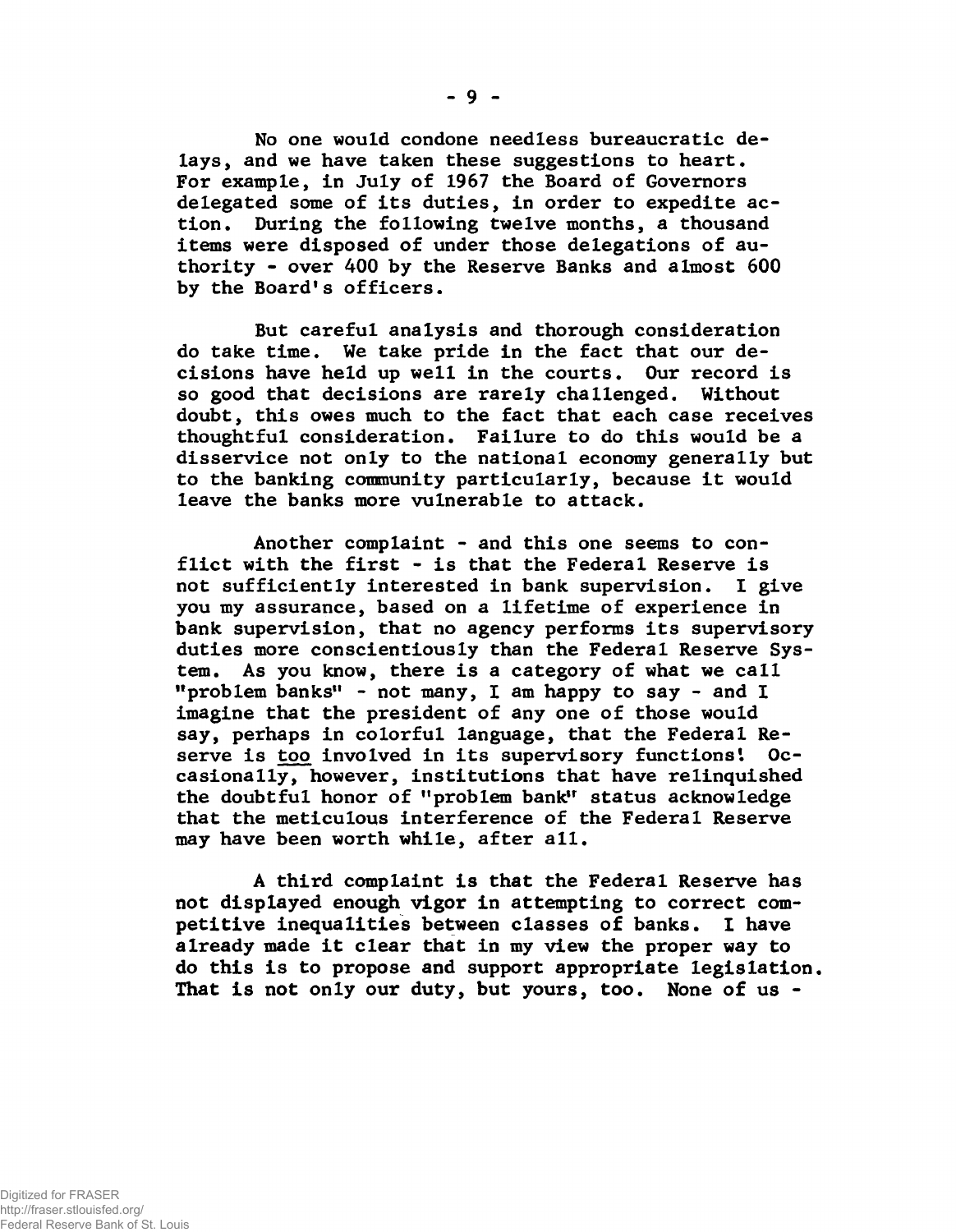**bankers or supervisors, state or national - can plead innocent to this charge. All of us should start putting our shoulders to the wheel, for it is not only the rogues who feel the restraints of law. There are, indeed, bad laws and bad systems, and it should be our aim to protect the rule of law by constantly seeking to improve and perfect the law.**

**These complaints and others that might be mentioned reflect the frustrations that the banking community now suffers, primarily because of competitive inequalities. I am for a structural overhaul of bank supervision that will eliminate the competitive inequalities that arise whenever one agency gets behind in the race of laxity and that cause some banks to begin shopping for more lenient supervisors.**

**My answer is the adoption of a plan that will give us unified supervision at the federal level - the Federal Banking Commission plan, now pending before the Congress. This plan would (1) eliminate wasteful duplication, overlapping, and never-ending efforts to coordinate the actions of the supervisory agencies; (2) end much friction and conflict among banks and bank supervisors; (3) enable the banking industry to operate under a single set of rules, in an environment of competitive equality - as far as federal supervision is concerned; and (4) do away with the dangerous tendency toward laxity in bank supervision. In addition, it would enable the Federal Reserve to devote its time and attention more exclusively to the formulation and implementation of monetary policy for this great nation of ours.**

**We should not forget that the present jerry-built structure of federal bank supervision, divided as it is among three different agencies, is an historical accident that does not rest on any defensible foundation of efficiency, equity, or economy. Its effect is to deprive banks of a reliable and competitively fair basis for the development of their plans and policies. It also leads,** as we have seen, to "lowest common denominator" supervi**sion in which the most permissive interpretation or policy tends to become the standard.**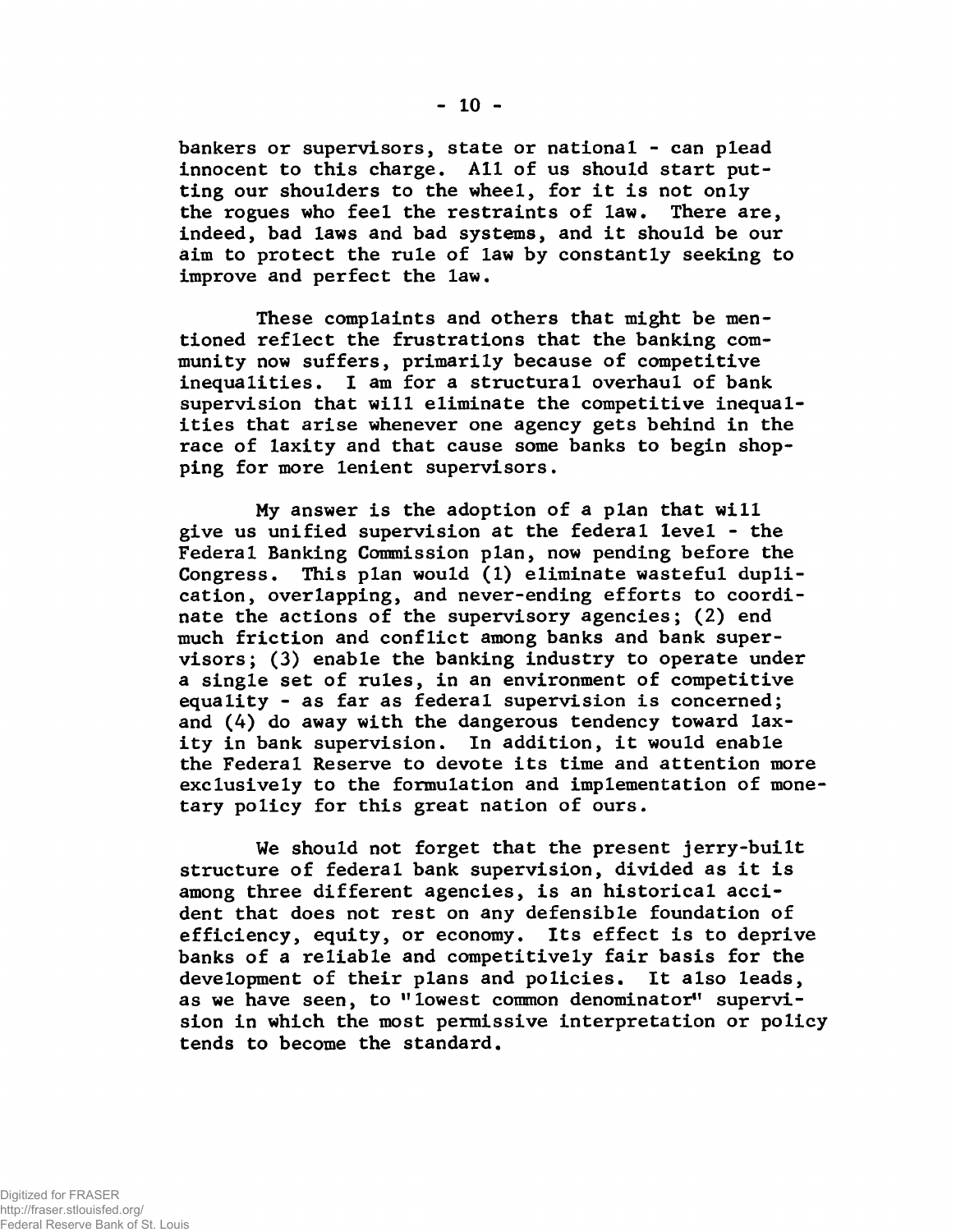**Events this year have revealed clearly that state-chartered banks have much to gain from unification of federal bank supervision» Despite valiant efforts to prevent a race of laxity in the interpretation and enforcement of federal banking laws, seriously divergent interpretations and policies apparently are unavoidable when the same laws are applied to competing banks by different supervisors. When one bank, acting under its supervisor's rulings, embarks on a new and potentially profitable course, competitors subject to different supervisors find themselves in a difficult position. One tempting solution is to apply pressure on the other supervisors to relax discipline, even when this involves a distortion of the meaning of laws - a course only slightly less dangerous, and no less reprehensible, than an open flouting of the laws. If that approach is closed, the conversion path from one system to another provides a convenient way to regain competitive equality - at least until the next race begins, when the process repeats itself.**

**The present unfortunate arrangement, as events have shown, has resulted in ever greater concentration of banking resources in national banks. The ranks of the state-chartered institutions are threatened with decimation, resulting not only in loss of prestige for the remaining state banks, but in loss of revenue to state bank supervisors, with consequences unpleasant to contemplate. The Federal Banking Commission plan would halt this trend. It would, as you may have forgotten, include financial arrangements that would enable the states to strengthen their supervisory organizations. Indeed, the Federal Banking Commission bill looks forward to an environment in which state examinations would be adequate for all purposes, eliminating the need for federal examination of state banks.**

**Let me ask: do you have a better solution for the problems gnawing at our dual banking system today?**

**Our nation is confronted with many grave and dramatic problems. We are in the midst of an election**